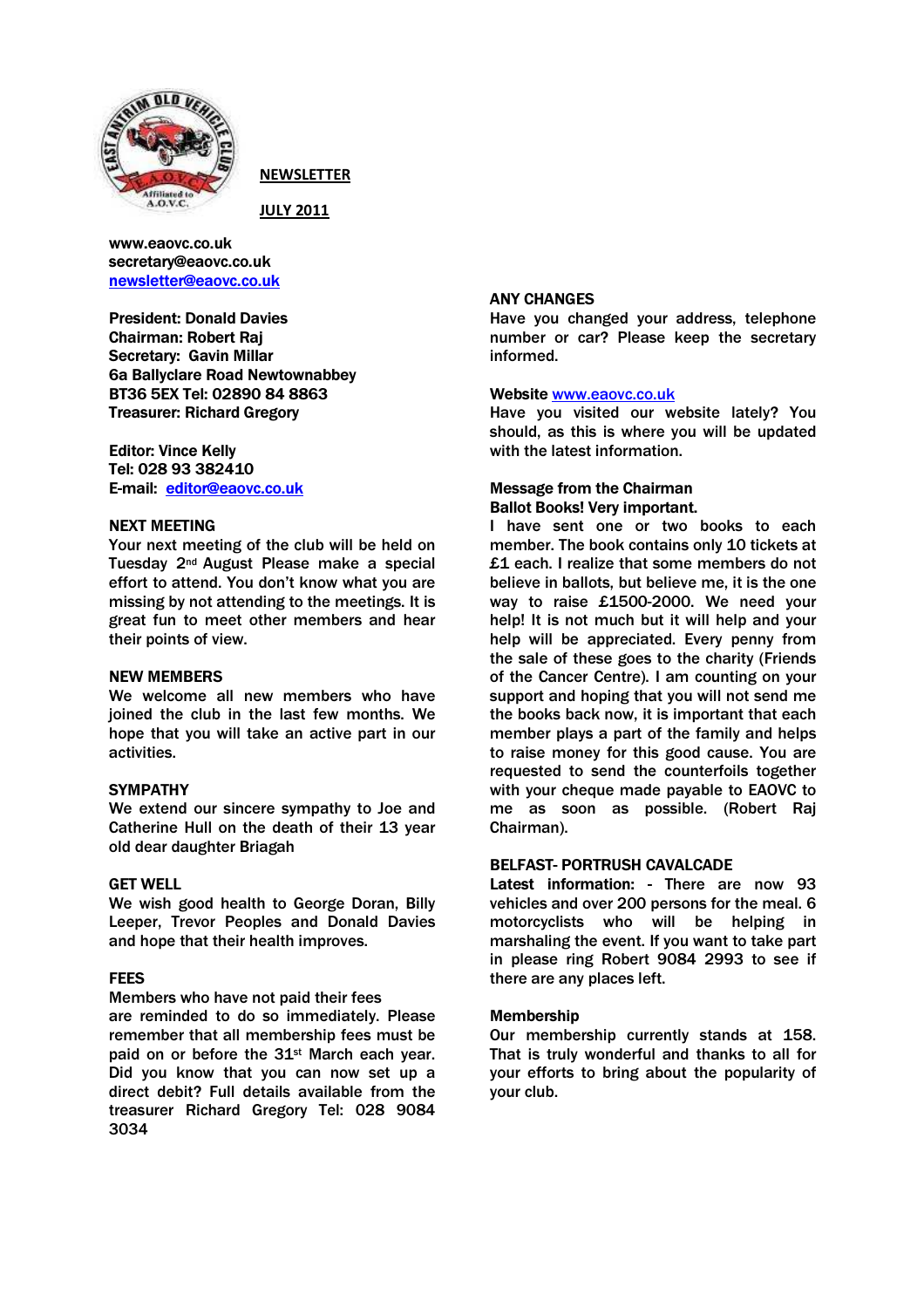### UPCOMING EVENTS

23<sup>rd</sup> July: Treasure Hunt This is one that you shouldn't miss!

31st July: Harbour Festival Carrickfergus This is being promoted by the local chamber of trade. Please give your support, drivers will get a lunch voucher

7th August: Belfast- Portrush Cavalcade

15thAugust Shoreline Festival at Shoreline Park Newtownabbey No entry fee, bring your own picnic and have an enjoyable day closing date 26th august

21st August: Presidents Run

11<sup>th</sup> September: Abbeycentre Display.

### ENTRY FORMS

If you don't see your entry forms with this newsletter please go to www.eaovc.co.uk to download one.

## EVENT ORGANISERS

All Organisers are reminded to please have your runs prepared months in advance and to have the entry form with the Secretary as soon as possible.

### PARADES COMMISSION

All organizers are reminded that you must fill in the form  $11/1$  28 days before the actual event. Should you have any problems, please get in touch with the secretary.

#### SECRETARY ON HOLIDAYS

Please note that Gavin will be away most of the month of July. Please ring Robert with any enquires.

# NEW EDITOR

Vincent Kelly known to his friends as Vince. He is married to Vanessa and lives in Islandmagee and drives a MGBGT. His interests among other things includes photography and of course the MG.

### REPORTS FROM THE RUNS

#### CHIP SHOP RUN

On Tuesday 3rd May 55 members and friends met at the park and ride car park in Templepatrick with a collection of cars some modern and some classic. The classic collection contained some splendid cars including a couple of Jaguars a Daimler and even a Flying Standard.

The evening was cooler than expected but despite this the usual socialising and chat took place before the short drive to the Loughside Café where we were treated to an excellent meal consisting of fish and chips. The management kindly provided us with whiskey ice cream and a £20 meal voucher for the ballot

A short meeting took place where Robert reminded us about advertising still being required for the Portrush run, outlined some of the plans for the Blessington trip and requested cars to be available for the Hospice event at Belfast Zoo.

We then said our goodbyes and headed home after a very enjoyable evening.



# CLUB RUN AND MEETING 7th June 2011

There was a good turnout at the June meeting run we were treated to a delightful run through the highways and byways of East Antrim taking in Carrickfergus, Snowy glen, Ballynure and ending up at the boat club in Magheramourne.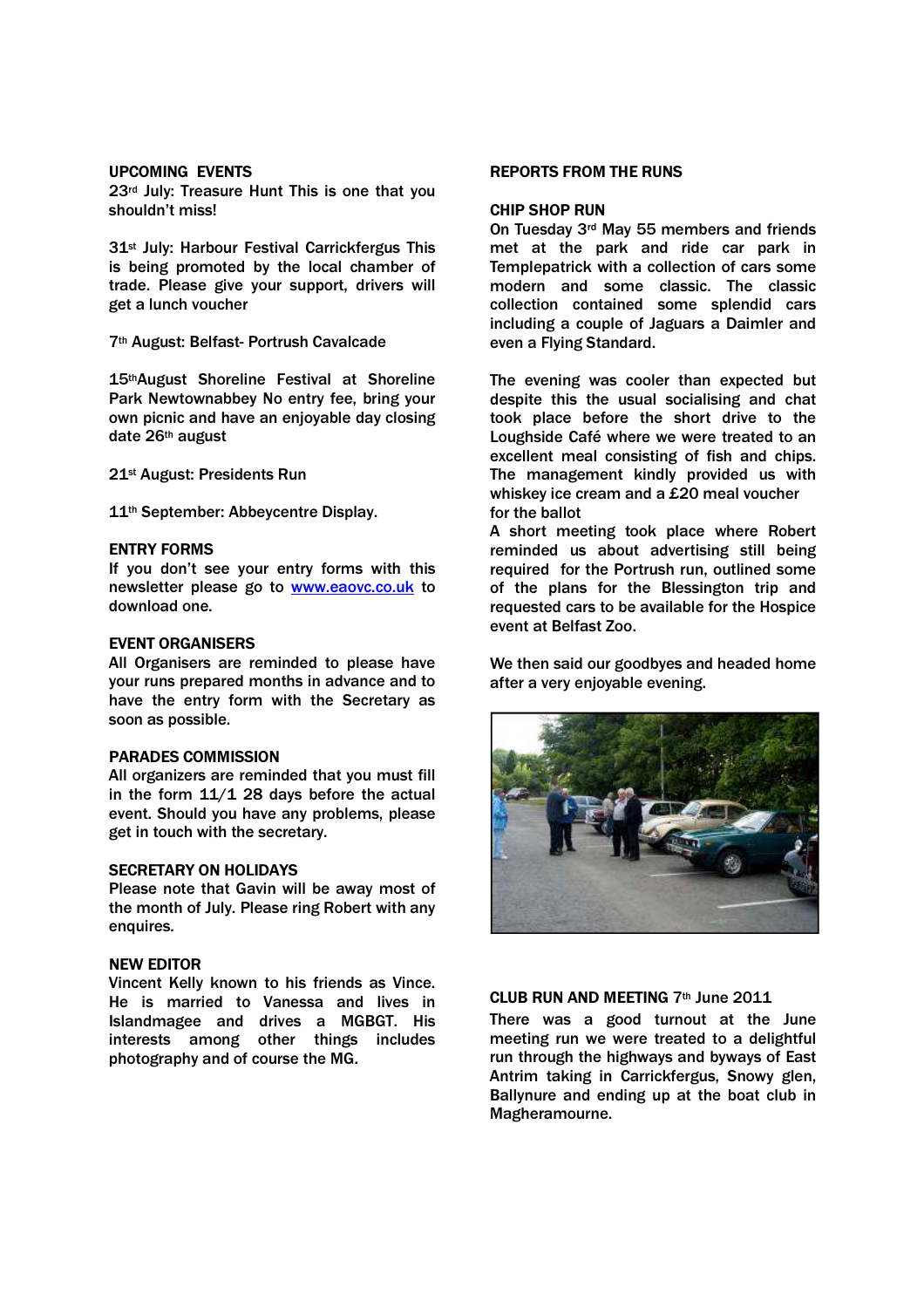After tea and biscuits a lively meeting took place discussing the Donegal run and looking at suggestions for future events including a proposed end of season trip to the NEC to visit the classic car show. The meeting then closed and the Chairman then briefed the people who are going to Blessington.

On going out to the car park I noticed that Derek appeared to be attempting to tow a caravan home but alas it was only an optical illusion with the taillights of the caravan giving lie to an otherwise convincing photograph





# KILBRONEY VINTAGE SHOW

On Saturday 18th June 2011 members of the club arrived at Kilbroney in glorious sunshine despite traveling through heavy showers on the way down. The turnout on the club stand was not as large as expected; I was pleased to see that Sam Wilson made his first appearance with his Porsche.

Those attending were treated to magnificent surroundings, well-stocked stalls and entertainment for all. However a heavy shower in mid-afternoon put a damper on things and started the slow trickle of cars going home.

## AOVC SHOW BALLYMENA

On Saturday 25<sup>th</sup> June 2011 the club had a stand at the Ballymena show that contained some 20 cars all well turned out. Despite the mixed weather everyone seemed to enjoy the day.

I think that the number of cars overall was down and the tractor section was practically non-existent. The trade and auto jumble stalls were also few and far between. The club marquee was much appreciated by club members and others during the showers